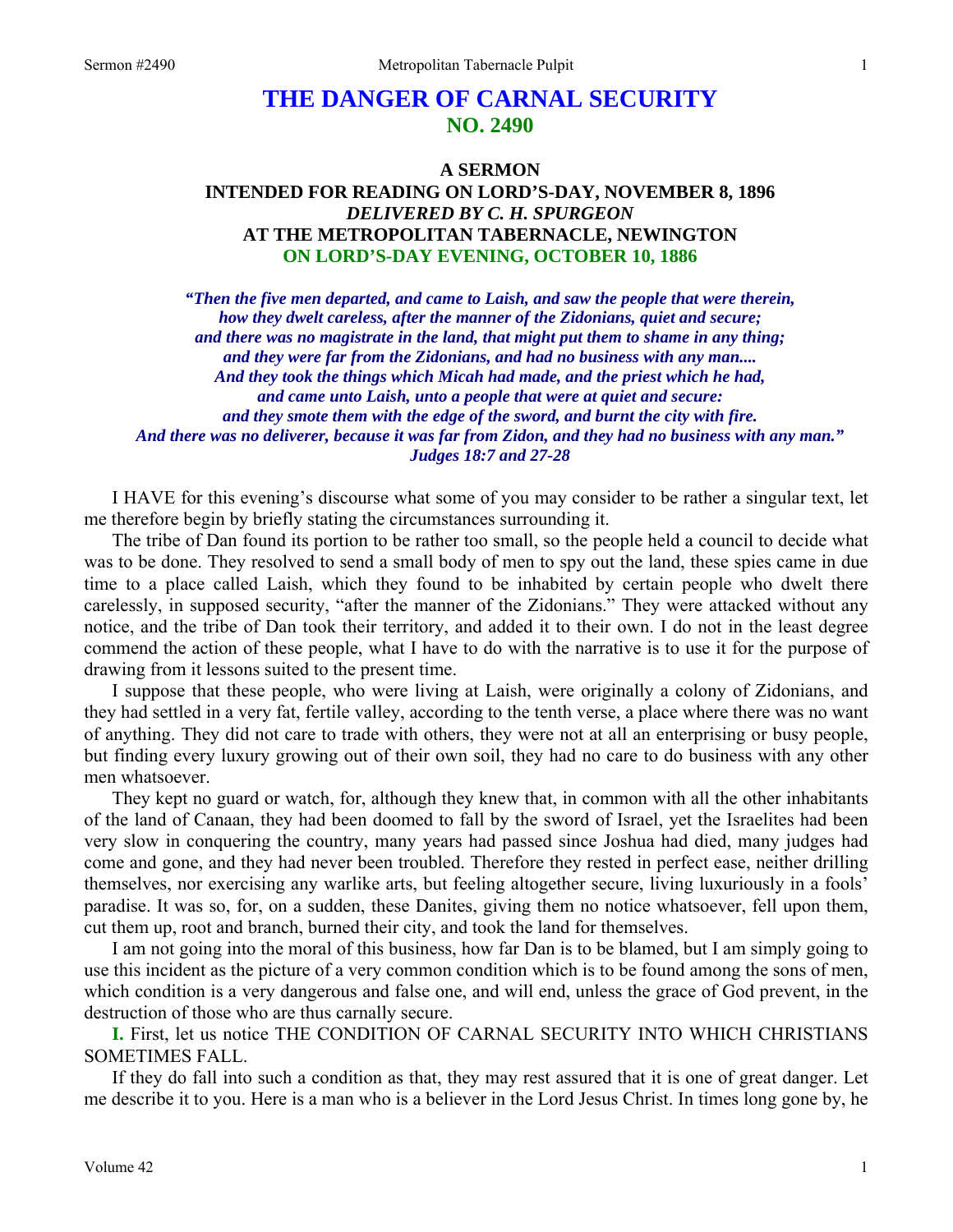struggled hard to get his feet upon the Rock of Ages, but at last he obtained a firm footing, and there he stood in blessed security.

For some time, perhaps even for years, he has been free from all doubts and fears, and also *free from all internal struggles and conflicts*. He almost thinks that the devil is dead, or if not, that the devil in him is dead, that sin has become so broken and bruised in his nature that it will never rise again, or cause him trouble. He rejoices, and continues to rejoice, but it may be that, in the course of time, the dry rot of selfsatisfaction will begin to show itself.

The man would not say, with the Pharisee, that he thanks God he is not as other men, but there is something of that sort of feeling within his heart. He entered into full assurance of faith at the first, but that full assurance has begun to rust into confidence in self, and now, no longer emptied from vessel to vessel, his sin remaineth in him.

No longer tossed upon the waves, he makes little or no progress towards the heavenly haven, his ship's keel upon the ocean is still amidst a calm, but the fear is that the calm will grow into stagnation, and the stagnation into corruption. God save the man to whom a calm itself becomes more dangerous than a tempest! I think you must know some people of that kind, perhaps if some of you look in the glass, you may see at least one person of that sort. The Zidonians mentioned in our text had no dread of warfare, or the sound of the trumpet, or the crash of arms, and self-confident professors are in much the same condition.

You noticed, also, about these Zidonians that they had "no magistrate in the land." I think I have known some persons who may have possessed a conscience, but if so, it had gone to sleep. I have great fear for *religious men with sleepy consciences,* and it is really amazing what mischief may be done by men who seem to be heartily religious, yet whose consciences have gone soundly asleep. There are some ungodly men who would tremble to do what some professing Christians do without any qualms of conscience. God save you, dear friends, from such a state of heart as that!

We ought to long for a holy sensitiveness of conscience. We should wish to have it tender as the apple of the eye, so that the very least touch of sin should startle and amaze us. We are all too apt to grow a skin over our conscience, and after a time, it gets to be callous, I had almost said horny, and we need to have it wounded again, and kept open like a fresh raw wound, so that the least speck of sin may cause it intense anguish. We are never what we ought to be except we are in that condition, yet have I known some professors who have been so long at ease in Zion that the moss has grown over their conscience, and you can scarcely get at it so as to arouse it to a sense of sin.

These Zidonians, next, had *no care at all about other people*. We are told twice that they "had no business with any man." Are there any people who are called Christians, who are of that sort, and have no concern, or very little concern, about the souls of others? They say that they care about the heathen, for they have subscribed five shillings towards sending a missionary to lay down his life on a foreign shore!

They care about the people who are dying at home, for they spoke to someone about the Sunday school a little while ago, and they said a kind word for the City Mission! They have never done anything by way of teaching children, or visiting the poor and needy, you could not expect it of them, of course. They are such men of business, they have so many matters to attend to, that you could put into a small thimble anything they do for the cause of God. They take little or nothing for the Lord out of the full river of their life's force, so far as the good of their fellows is concerned. They have "no business with any man."

Years ago they were very active workers, at least, they tell us so. In some dim remote past, almost forgotten, they did try to take up Christ's cross and to bear His yoke, but now they are gentlemen at large, supernumeraries, who have entered upon a period of dignified rest—Zidonians, having no business with any man. Some of these people never join a church, for they do not care about its responsibilities.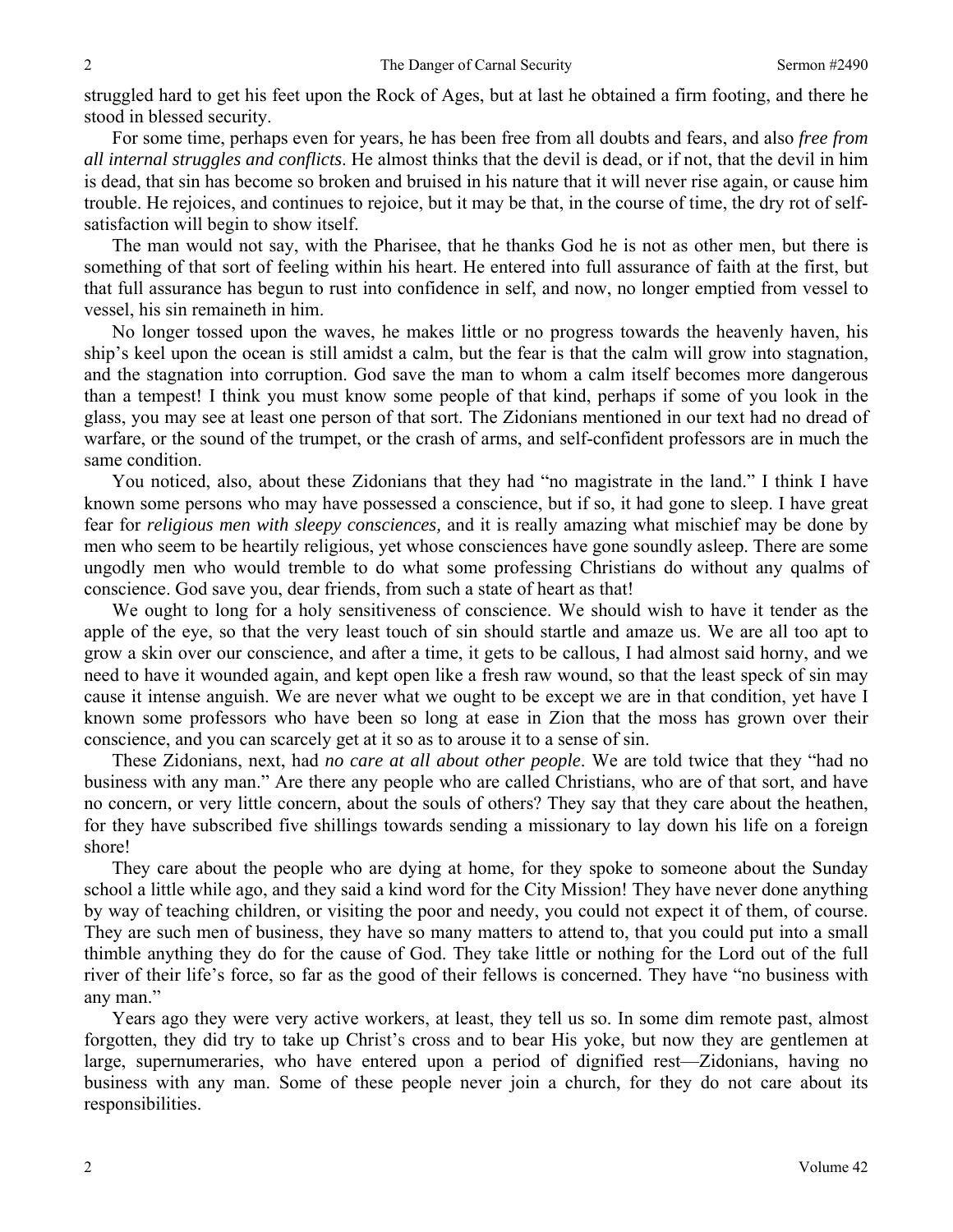They are going to heaven, so they say, yet they are trying to get there without walking in the King's highway, but sneaking behind the hedges, and taking rest whenever they can, not entering the Palace Beautiful, nor joining the caravans of pilgrims that march together, with their Great-hearts leading them, and fighting giants on the road. We have this sort of Christians about still. I call them Christians, but God alone knows whether they are His or not.

These people also live, like the Zidonians did, *without any fear of invasion*. It is not at all likely that they will ever fall into gross sin, at least, so they say. Young people, of course, have strong passions, and they *may* fall into sin, but these old, experienced people are not likely to be carried away by temptation.

Some people are very foolish, and they may be caught by the subtlety of the old serpent, but these good old professors are wonderfully wise, indeed, it is quite a wonder that one small head can carry all they know! They are so deeply experienced that, if they were to die, half the experience in the church would die out with them! So excellent are they that, with regard to their yielding to temptation and falling into sin, it is quite impossible!

Of course, the young folk had better pledge themselves to total abstinence, because drink would be a temptation to them*,* but these good people can drink just a sufficient quantity and no more, they have such control of themselves! Of course, young men and women had better keep away from doubtful places of amusement, but these old people are so supremely good that if they were living in the devil's camp, their hearts would still be in heaven! They can be trusted anywhere!

Perhaps you inquire, "Does anybody seriously believe this that you have been saying?" Anybody seriously believe it? Why, yes, some of you do, only you do not put it into words, and if I were to point you out, and say that you believed it, you would flatly contradict me. But you do all the same. There are many professing Christians who live as if they were beyond gun-shot of the enemy, and were quite safe and secure.

They say, spiritually, "Soul, take thine ease, thou hast much goods laid up for many years, eat, drink, and be merry," and all the while they are in imminent danger of falling into the very worst forms of sin, proving apostates, after all, showing the rottenness of their profession, letting all see that their religion is nothing better than a painted disguise to go to hell in, but not a work of God in the soul by which that soul is really and truly saved.

A friend told me that the other night, as she sat in this Tabernacle, there spoke with her a person who is a regular frequenter of this house of prayer, and who said that she was without sin, that she did not know that anything preached here at all suited her, and that she believed I was well aware that she did not require any admonitions or exhortations.

She was glad to hear me earnest about sinners, but she was not a sinner, she had not been a sinner for a long time, and any exhortations that were directed to sleepy saints, she felt were very proper, but they did not belong to her, in fact, she only came because it was a proper thing to come, but she did not expect to get anything for herself out of the services, she had advanced far beyond that point.

Well, I do not know where you are, my good sister, but you are the very person to whom I am now speaking. You superlatively good people who think you do not need any warning, are the identical persons I am most anxious to warn. Remember Cowper's lines—

> *"He has no hope who never felt a fear; And he that never doubted of his state, He may perhaps—perhaps he may—too late."*

He that is, as men say, so "cock sure," may find himself lost after all. He may be but a dotard and a dreamer, notwithstanding all his confidence. I would rather go to heaven doubting all the way, than be lost through self-confidence. I would rather cry out in the bitterness of my spirit, "Am I sincere or not?" and cry it out every day, than write myself down among the blessed, and at last wake up and find myself in hell.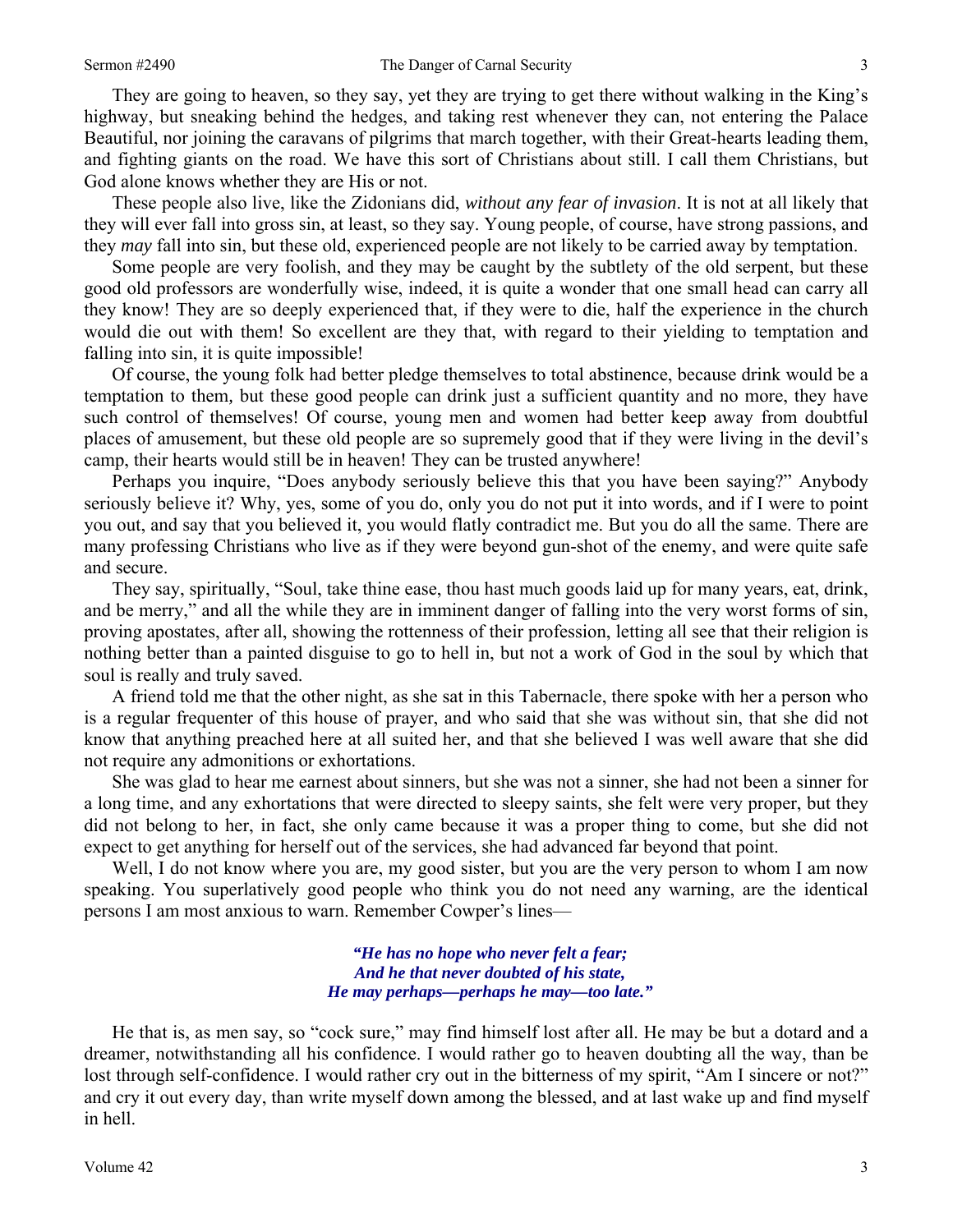There is a holy fear which must not be banished from the church of God, there is a sacred anxiety which puts us to the question, and examines us whether we are in the faith, and it is not to be scouted as some would scout it. It is all very fine to say, "Believe that you are right, and you are right," but if you believe that you are right, and you are all the while wrong, you put yourself beyond the probability of ever getting right. He who believes himself to be saved when he is not is likely to shut the door of salvation in his own face, and to perish self-excluded. God save us from that fatal folly!

I would blow even in Zion the trumpet of warning, I would sound an alarm in God's holy mountain. May you and I never get beyond spiritual conflicts, beyond striving against our corruptions, beyond hating the garment spotted by the flesh! May we never get beyond a holy filial fear, and a grave anxiety that in all that we do we may be pleasing and acceptable in the sight of God! If not, we may get to be like these Zidonians dwelling carelessly in their city of Laish, and one of these days destruction may enter our gates when we little expect it.

**II.** Now I change the theme to speak of THIS CONDITION OF CARNAL SECURITY IN THE UNSAVED, and to address those who know that they are not converted, and who make no profession of religion whatever. There are some of these who live very carelessly, and who are very difficult to arouse to a true sense of their peril.

Let me describe this condition as it is found among many unsaved persons. Our text tells us that when the spies came to Laish, they "saw the people that were therein, how *they dwelt careless."* That is the way with the carnally secure, they are careless, as long as they can enjoy the present, they are quite indifferent to all thoughts of the future. Many of you see no further than your hand can reach. Multitudes of men restrict their vision to that which might be seen by an ox or a sheep. If there is enough grass in the pasture, the ox is satisfied, indeed, he does not look over the whole pasture, for if there is but grass near his nose, it is enough for him.

And oh! the multitudes of London, and of England, and in the world at large, whose only questions are, "What shall we eat? What shall we drink? Wherewithal shall we be clothed?" They live as if they would never die, or as if, when they died, they would die like dogs, and there would be an end of them. This spirit breeds carelessness about their lives, about their thoughts, about prayer, about all holy things. They ask, "What is all that to us? It may do very well for some people to be religious, but we have to work hard from morning to night, and we cannot think about these things at all." They would reduce themselves, if they could, to the level of swine, they are as careless as the beasts that perish. Perhaps, my dear hearer, that word "careless" describes you.

And connected with this carelessness, there is, next, *a great quietness from all trial*. It is not so with many of you, for you are sorely vexed with troubles, sickness, poverty, or bereavement. You seem to be always afflicted, and you may always thank God if you are. It is evident that He has not given you up, and left you to sleep yourselves to destruction. But there are certain persons who appear to have no troubles, their path is wonderfully smooth, they have all that heart can wish, they touch nothing without prospering. They are contented, and well they may be, for it seems as if providence had determined to make them rich.

And yet what do I see before me? A bullock fed in the stall. Would I rejoice to be that bullock? No, for I know why it is thus fed, it is fattened for the slaughter, and already I see the pole-axe lifted in the air, and about to descend upon the poor beast. And many a man, who is indulged with everything that he can desire, is nothing better than a fattened bullock doomed to die. Yet many care not about that, they are quite satisfied if they can enjoy themselves today, as for tomorrow, it must take thought for the things of itself.

Meanwhile, these same people are *quite secure as to the future*. A funeral perhaps startles them for a moment, the passing bell has a strange tone to their ears, but for the most part, they put away all thoughts of death. They are young, or they are robust, they will not soon die, wherefore should they even think of it? And as for that great white throne, and the judgment seat, and the assembled worlds, and the rocking earth, and the blazing heaven—well, it is only preachers who talk about those things. They put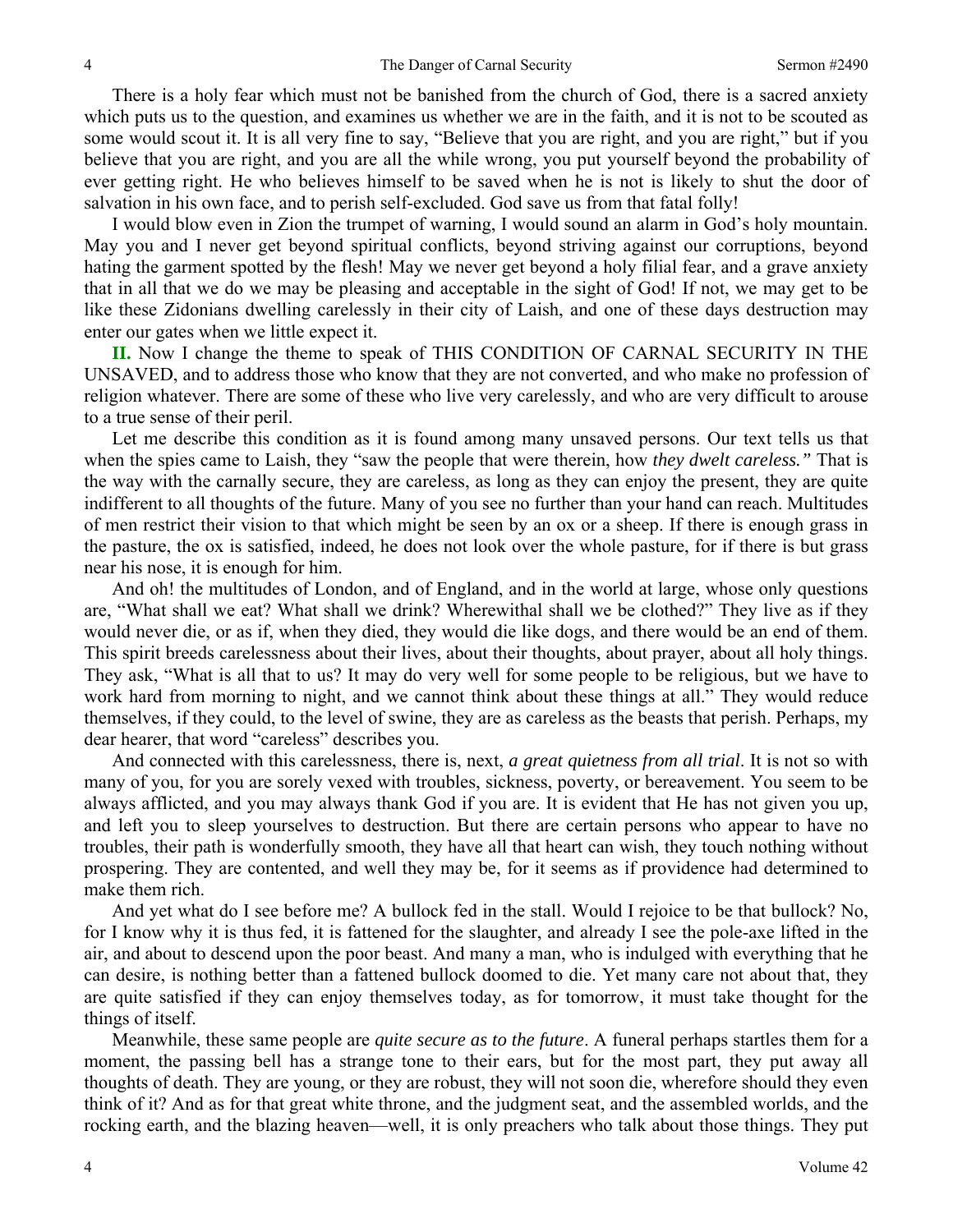their fingers in their ears, and will not listen to our warnings, and go their way to their farms, and to their merchandise, and let the future take care of itself.

This is the horrible condition of multitudes of mankind that, with the best possible reasons for being concerned about the future, they resolve that they will not wake up to it, but that, like these men of Laish, they will dwell "quiet and secure." The trumpet is sounding, the adversaries are marching from Dan, they have already encamped on the way, ye men of Laish, why do you gird yourselves for the dance, and for the feast, the sword of the enemy will soon be at your throats?

And O you men of London, you men of this world, how can you make mirth and sport while the day of your doom hastens on, and death on the pale horse rides so fast towards you, and judgment follows at his heels? Yet I may say what I will, but with the most of men, I shall but waste my breath, for they dwell so carelessly, and wrap themselves up at their ease.

These people of Laish, it seems, were also *free from all restraint*. "There was no magistrate in the land." It is a perilous thing for any of us to know no restraint, especially for that young man who, in a few days, is coming into possession of a large fortune, and will then have his full swing. Oh, if I could get hold of his hand, I would wet it with my tears while I besought him not to court ruin with his fingers jeweled with the mercies of God! To turn the blessings of providence into stones to throw at Him who gave them to us, is base ingratitude indeed. I pray that the young man, instead of acting so, may begin a new and better life, and so use his substance for the glory of God.

We are all impatient of control, but nothing can be worse for some men than to have no voice to check, no language to upbraid, no tender wife or gentle friend who will administer a kind rebuke. But there are such, and there may be such here, who are all the more confident and stolid because there is no conscience yet awake within them, and nobody to serve as a conscience for them, "There was no magistrate in the land."

And once more, these people at Laish were *self-contained,* "They had no business with any man." There are some persons who are all the more hard to get at because they do not want to be interfered with. If anybody were to speak to such a man about his soul tonight, he would say, "Don't you bother about me, leave me alone, I can take care of myself." But he who takes care of himself generally has a fool for a keeper. All of us need some help from others, and those of us who receive most help thank God for all that we get.

Yet once more, according to verse ten, these people at Laish had *"no need of anything."* They had all that heart could wish. I daresay that, while I have been describing them, some of you have half envied them. Of course you do so if you are of the same nature as they were, but the day shall come when some of us will bless God for poverty, and for sickness, because we shall get to heaven by such help, while others will have to curse themselves because they turned their health, their vigor, and their wealth, into occasions and opportunities for sin. If we could, we would escape all trial, but we would be very unwise to do so.

If, by falling down upon my knees now, I could prevail with God so that there should be no poverty to the drunkard, I dare not pray the prayer, or that there should be no disease to the unclean liver, I dare not pray the prayer, or that there should be no punishment to the thief, I dare not pray it. It is, after all, best for society that sin should be followed by chastisement, and it is best for us all that we should be drawn to God, or driven to Him, by the troubles and trials of this mortal life, rather than that we should now be set in the slippery places of ease, and by and by be cast down to destruction.

Oh, that I could say a word that would make you easy-going men, who have all you can desire, begin to tremble amidst your plenty, lest eternal ruin should follow the greatness of God's bounty!

**III.** So now, thirdly, I want to speak briefly upon THE EVILS OF THIS CONDITION OF CARNAL CONFIDENCE, in which an ungodly man is perfectly at his ease in a dying world.

The first result of it is that *warnings are unheeded*. Preach, Mr. Preacher, and preach your very heart out, but this man does not care a bit about it all, for he is perfectly at ease and happy, nothing ever stings him into anxiety. He never wakes at night to cry to God for mercy, he never dreams of judgment, not he,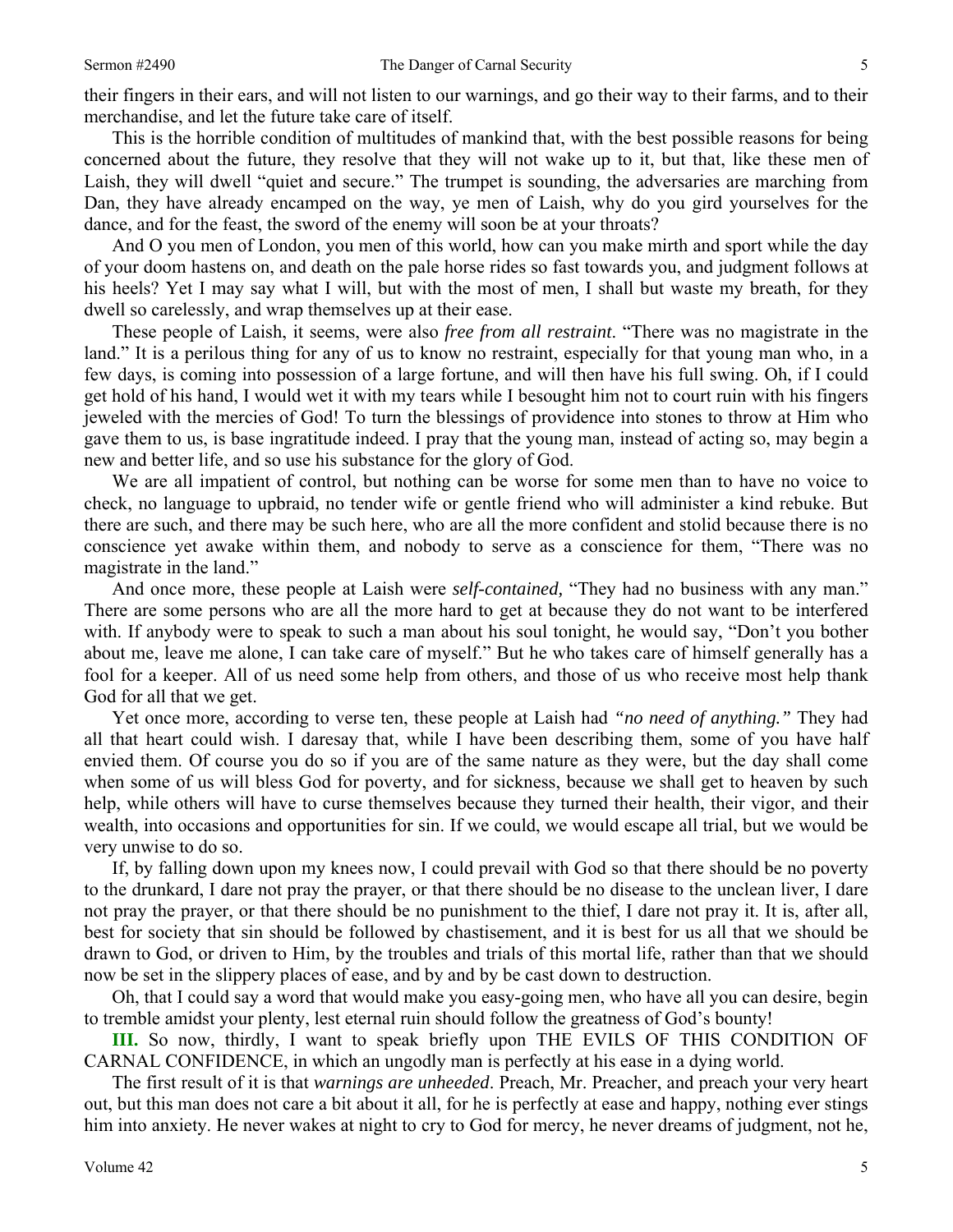his companions sing that "he's a jolly good fellow," and he thoroughly enjoys himself. Just so, yet he has no God, no Christ, no hope, he trifles with eternal things, and makes this world his all. Alas! all our most solemn warnings are lost upon him.

What is worse, *all the mercies of God are lost on him*. What is the use of bidding him wash in the fountain opened for sin and uncleanness? He does not feel that he is foul. Why present him with garments of righteousness? He does not know anything about his iniquity. Why talk to him of a Physician? He feels no sickness. Why point him to a Savior? He does not believe that he is lost.

Oh, how I wish that the pangs of contrition would strike through ungodly men and women in this house! Dear Master, fit Your sharp arrows to Your bow, and wound them now! Fill this house with stricken souls that will cry mightily for You! Then shall they have You, then shall they rejoice in You! But men miss these choice mercies of God because they are self-contented and carnally at ease.

The result further is that, as year follows after year, *the heart grows harder still*. In the young man there was a little feeling once, but now in the grey head there is none. You might have impressed him when he was a boy at his mother's knee, but you cannot influence him now. He does not believe anything you say, for he is case-hardened, the devil has fitted on him a coat of mail which seems to turn the edge even of the Sword of the Spirit. Ah, miserable man!

And in this man, worse still, *great sin is being prepared for*. He may not yet have sinned grossly against the laws of his country or of society, but where there is such fuel as this hard heart and stolid will, the devil will not be slow to bring the flame. I look on some self-confident men, and read their terrible future in their present assurance, and I would say to each one, as to another Hazael, "I know what thou wilt do, thou hast been moral and excellent, but the day will come when, having cast off all fear of God, thou wilt do what it would horrify you to hear of now." The man asks, "Is thy servant a dog, that he should do this great thing?" No, you are not a dog, but if you were, it would be better for you than to be what you are.

No man knows how much of devil there is asleep in him, and no man may dream that he is secure from the worst of evils unless he comes to Jesus, gets a new heart, and puts himself into the keeping of the One who is better and stronger than himself. Then he will be safe, but short of that all his fancied security is ruinous to the last degree.

I do not know all to whom I am speaking, but I am convinced that I am preaching directly to some of you, whether you are in the top gallery, or downstairs, or close around the platform, I do not know, but the Lord, the Searcher of all hearts, knows for whom this message is intended. Let us each one take it so far as it bears upon our case.

Wake, you sleepers, wake! Why sleep you? Sin besets you round. If you have not fled to Christ for salvation, if you have not received a new heart and a right spirit, give no sleep to your eyes nor slumber to your eyelids till these things are set right by the power of the Holy Spirit, and you are saved from the wrath to come.

**IV.** Now, finally, I have to notice THE GREAT DANGER OF THOSE WHO ARE CARNALLY SECURE.

Notice the horror of their doom. These poor careless Zidonians, enjoying themselves, setting no watch, bearing no shield, wielding no sword, rested in fancied security, till, on a sudden, the swords of their adversaries cut them in pieces, and they were destroyed. What I dread most about some men is *the change which will come upon them from their present state of ease.* "Oh, it is all right, sir!" says one. "It is all right, I feel perfectly happy." An unsaved man may be even in the very article of death, and yet be quite at ease, because his conscience has been so heavily drugged that it does not awake even in his death moments, but it will awake, it will awake.

There is no opium that can send your conscience into an eternal slumber, else you might venture to die with your sins uncleansed. But it will awake, and oh! the awful change from the fools' paradise to the fools' perdition, from playing with trifles to find that there are no trifles, but that everything is real,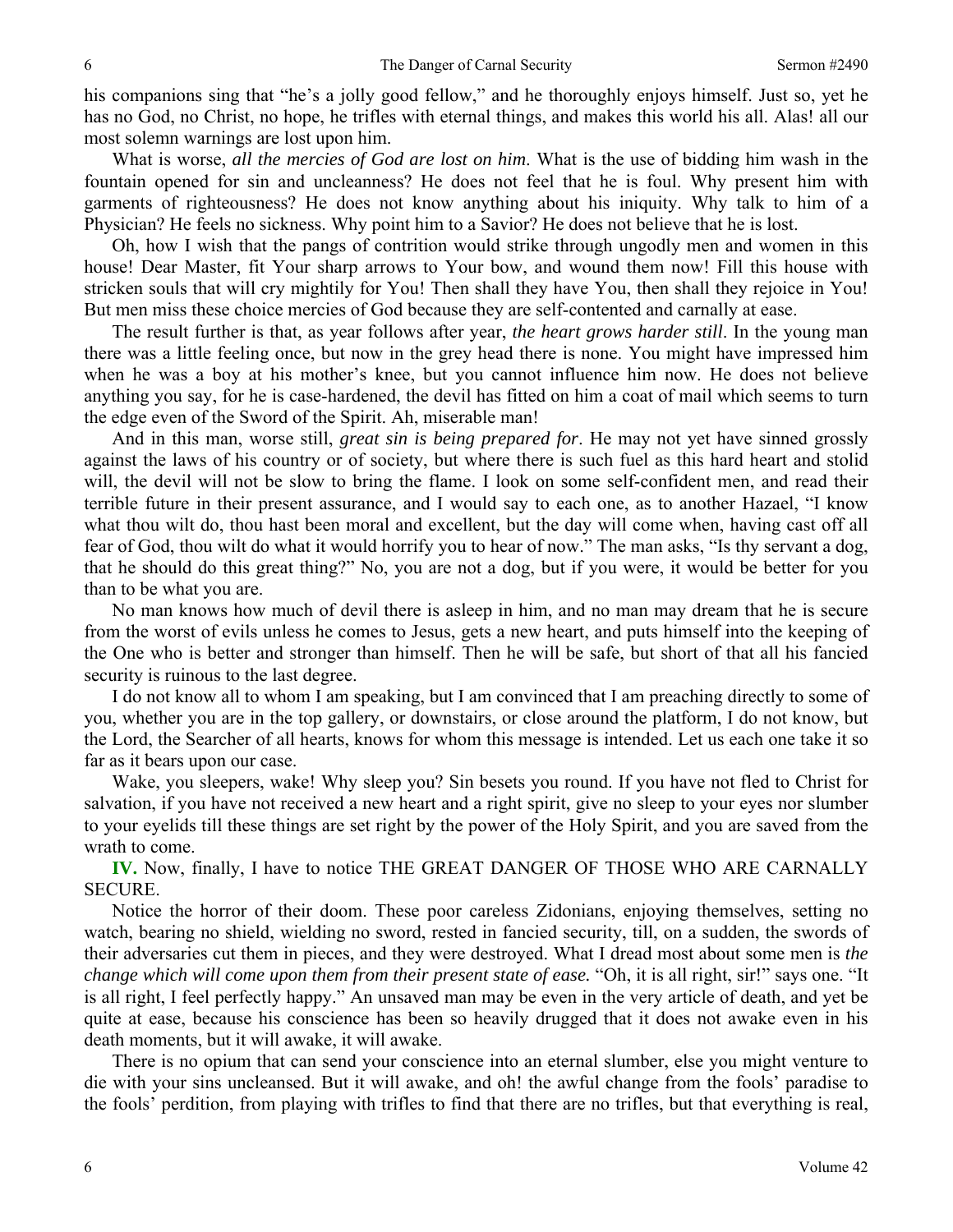earnest, serious, in that dread world into which your soul will plunge when God says to you, "Return," and your spirit shall return to God who gave it! I dread the change for you who are now carnally at ease.

And further, when I think of the doom which will come ultimately upon careless souls, I dread *that sense of self-deceiving which comes upon men*. If they went to hell merely by virtue of a divine decree, it would not be such a hell to them, but to go there by their own folly, this is a fire that can never be quenched, this is a worm that never dies. Such a man will have to say, "I brought myself here. I was warned, that preacher in the Tabernacle spoke to me on that October night as best he could—in rough but real earnest—and he bade me awake, and escape from the wrath to come, but I said, 'Let me alone.' Like the sluggard, I turned over to the other side, and said, 'A little more sleep, a little more folding of the hands,' and now I am in hell! I shut myself in here, those iron bolts I fastened by my own folly. These fires I kindled, and the terrible truth burns in my conscience that I myself supplied the fuel for this flame." O sirs, I do pray you, commit not everlasting suicide by resting at ease and peace when there is no rest and no peace, for "there is no peace, says the LORD, to the wicked."

There is a short, sad sentence in the twenty-eighth verse, *"There was no deliverer."* When the Danites were at the gates of Laish, "there was no deliverer." Thank God, there is a Deliverer now, there is a Savior for sinners! Come, guilty souls, and trust yourselves with Jesus. Free, full, and immediate pardon is proclaimed to all who trust Him.

Submit to His dear will, look to His blessed wounds, and live, but if your ears refuse the language of His grace, if you despise the invitations of His mercy, there will come a time when there shall be no deliverer, *no deliverer,* NO DELIVERER, in heaven, or earth, or hell—no deliverer, nothing but the sword and the fire, the just and righteous wrath of God, which you have yourselves obstinately incurred.

Then there came back upon these people of Laish, in their death agony, the fact that they had no business with any man, and therefore *nobody pitied them*. Nobody came to their rescue, they had no business with any, so none had any business with them, and they died, "unwept, unhonored, and unsung," only remembered by preachers who, like myself, try to turn their doom into a warning and a lesson for others.

You self-contained people, who have no business with anybody, and do not want anybody to interfere with you, who do not wish to be warned, and would resent anyone's touching you on the shoulder, and asking you if you are saved, thus shall it be with you in the evil day, no man shall have any business with you. Shame and everlasting contempt will be the portion of that man who boasted that he could take care of himself, but who found at last that he had no deliverer, and no man to care for his soul.

My dear hearers, may God save you, every one of you! Could I look you in the face, and wish anything else for any one of you, but that you might find eternal salvation in Jesus Christ? No, I could not have any other desire than that. Do you not also wish it for yourselves? Now, a wish is half a prayer, make it a whole one. Breathe this brief prayer to God, "Lord, save me."

Then listen to this word of grace which has the message of salvation in it, "Look and live." Jesus died upon the cross that whosoever believeth in him should not perish, but should have everlasting life. He is lifted up before you now, that you who have been bitten by the fiery serpent of sin may look to Him, as Israel in the wilderness looked to the brazen serpent, and that looking, you may be healed.

As I shall meet you in that day of days for which all other days were made, as I shall make one of the vast throng that will be gathered before the judgment seat of Christ, I pray you, bear witness to me in that day that I have spoken honestly and faithfully and fearlessly—certainly in no smooth and flattering terms—to every one of you, and if you perish, I shall be clear of your blood in that great day. If you will not have Christ, and will be damned, you must, but it shall not be without my crying to you, "Turn ye, turn ye, for why will ye die?" "Turn ye, turn ye," says the Lord God Himself. Turn them, O Lord, by Your grace, for Jesus' sake! Amen.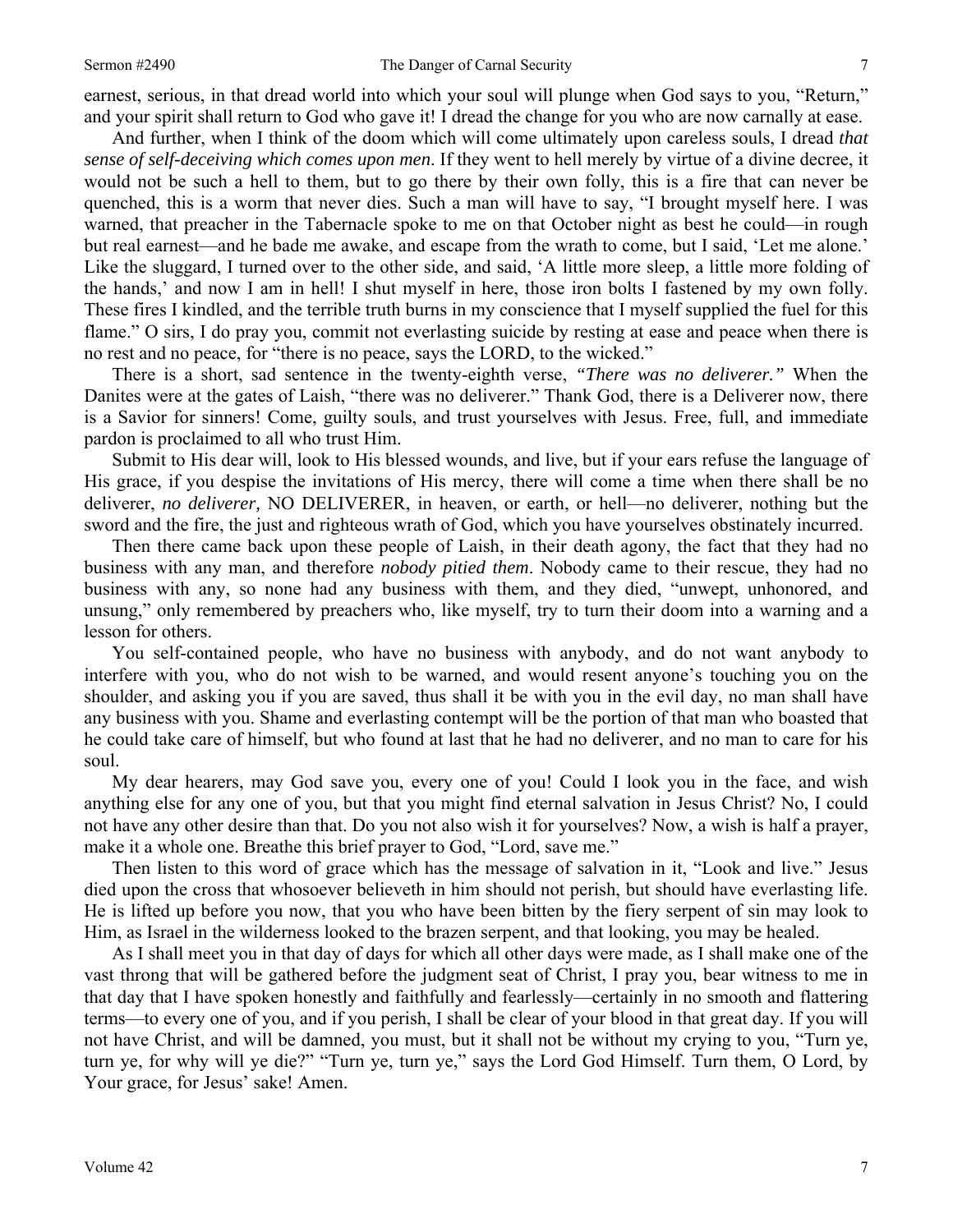#### **EXPOSITION BY C. H. SPURGEON**

## *1 THESSALONIANS 4:13-18 AND 5*

## **1 Thessalonians Chapter 4. Verse 13.** *But I would not have you to be ignorant, brethren, concerning them which are asleep, that ye sorrow not, even as others which have no hope.*

You cannot help sorrowing, for you miss your dear ones so much, but you do not sorrow like the heathen who believe their departed friends to be extinct and annihilated. You have a glorious hope concerning those who have fallen asleep in Christ, you believe that they still live, and that, by and by, their bodies will rise again.

**14.** *For if we believe that Jesus died and rose again, even so them also which sleep in Jesus will God bring with him.*

There is such a union between Christ and His people that they never can be divided from Him. In life, they live in Him, in death, they sleep in Him, and when He comes again, He will bring them with Him. Christ cannot be without His people. A head without a body would be a ghastly thing, and Christ without His people would be incomplete and imperfect.

**15.** *For this we say unto you by the word of the Lord, that we which are alive and remain unto the coming of the Lord shall not prevent them which are asleep.*

We shall have no preference over the saints who are sleeping in Jesus, we shall not go before them, we shall be on a blessed equality with them.

**16-17.** *For the Lord himself shall descend from heaven with a shout, with the voice of the archangel, and with the trump of God: and the dead in Christ shall rise first: then we which are alive and remain shall be caught up together with them in the clouds, to meet the Lord in the air: and so shall we ever be with the Lord.*

Whatever ideas we have concerning the details of Christ's coming, this summing up of the whole matter is unutterably precious to us, "so shall we ever be with the Lord." There is no separating Christ and His people. If you are one with Him, He will not be in heaven and leave you behind, nor will He be glorified in the presence of His Father without making you to be partakers of the glory. What joy there is for us in this blessed truth!

**18.** *Wherefore comfort one another with these words.* 

**1 Thessalonians Chapter 5. Verses 1-2.** *But of the times and the seasons, brethren, ye have no need that I write to you. For yourselves know perfectly that the day of the Lord so cometh as a thief in the night.* 

That is, most unexpectedly to an ungodly world. Even they who are watching for Christ's coming may be to some extent surprised at His appearing, as the most watchful person may be when the thief at last comes, but we shall not be taken altogether unawares. We shall be, at least in a measure, prepared for the coming of the Lord, but as for the world at large, it will be an awful and surprising visitation—

**3.** *For when they shall say, Peace and safety; then sudden destruction cometh upon them, as travail upon a woman with child; and they shall not escape.*

Let no ungodly man dream that he will escape, apart from vital union to Christ, there will be no escaping for any one of us in that tremendous day of the Lord.

**4.** *But ye, brethren, are not in darkness, that that day should overtake you as a thief.*

You who truly know the Lord, you who are saved through His first coming, and are expecting His second coming—

**5-6.** *Ye are all the children of light, and the children of the day: we are not of the night, nor of darkness. Therefore let us not sleep, as do others;*